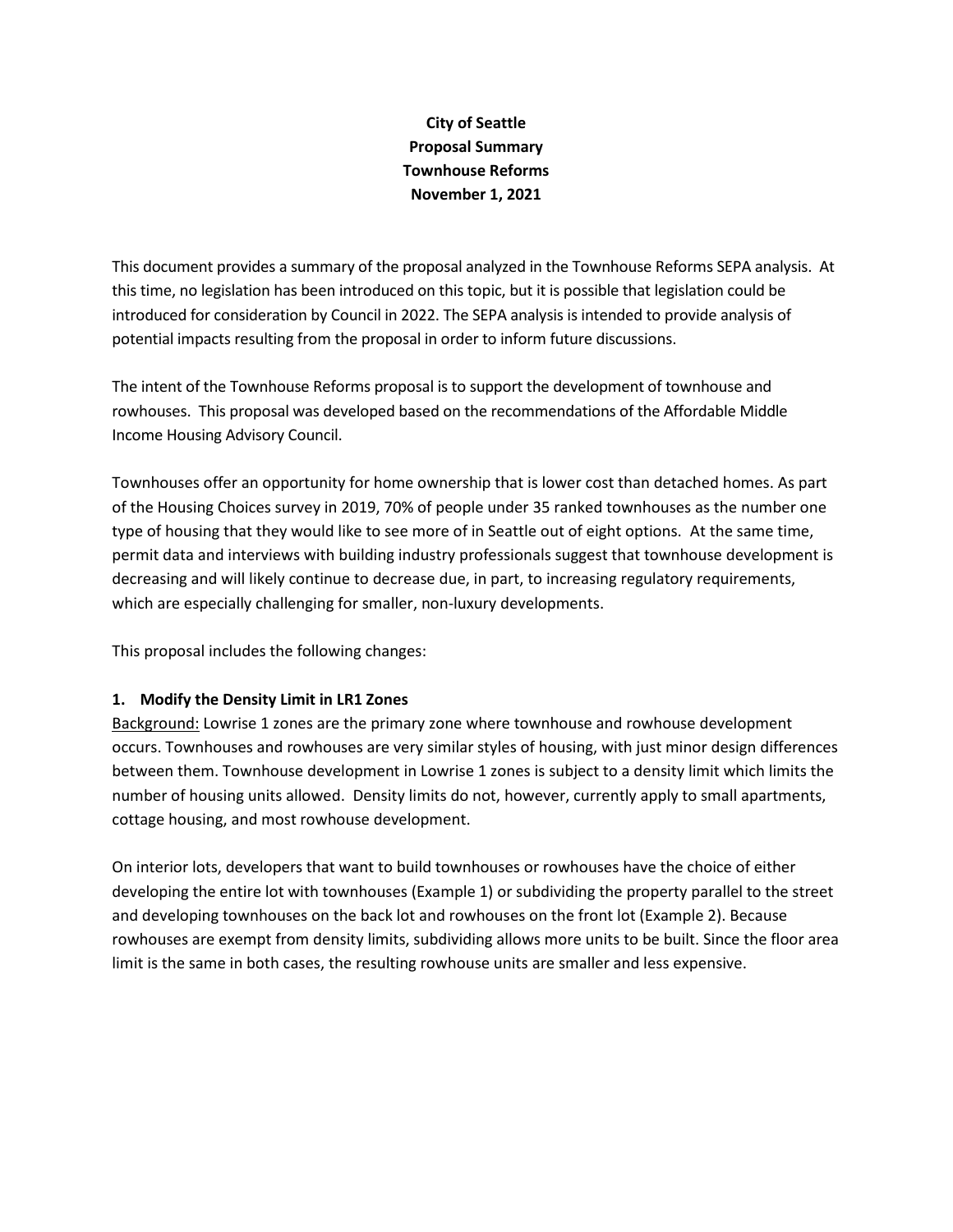

While we don't know the exact number of projects that have chosen to subdivide to achieve more units, an informal review of permits suggests that a significant number of projects choosing to subdivide, particularly on lots greater than 6,000 square feet are.

Current regulations result in outcomes that are not ideal for the City, homeowners, or developers. Developers must choose between building fewer, larger townhouses or undergoing a substantially more complicated and time-consuming process. In particular, subdividing a property requires additional documentation and review but also results in two separate building permits (one for the townhouses and one for the rowhouses). The additional permitting process takes up more city staff time, but also adds to the cost of the resulting homes. If a developer doesn't subdivide the property, they end up building larger units that are substantially more expensive. For example, on a 5,000 square foot lot, the current townhouse density limit would allow 3 townhouses (each roughly 1,800 sf and selling for around \$880,000) instead of 4 townhouses (each roughly 1,400 square feet and selling for around \$660,000). Lastly, the regulations are very confusing for community members.

Proposal: The proposal would implement two changes:

- 1. Lower the density limit for townhouses from 1 unit per 1,300 square feet of lot to 1 unit per 1,150 square feet of lot, similar to what is achieved today when the lot is subdivided. A review of recent permit data found that development on larger interior lots is frequently developed below 1 unit per 1,300, but infrequently developed below 1 unit per 1,150 square feet.
- 2. Apply this density limit to all rowhouses on interior lots.

Together, these changes would continue to allow development consistent with what is occurring today but would substantially reduce complexity and delay in the permitting process. It would also remove the incentive to subdivide the lot to achieve higher densities. The proposal would not modify the total floor area or lot coverage allowed in these projects.

## 2. **Update Requirements for Bike Parking**

Background: In 2018, the City quadrupled the number of long-term bike parking stalls required for residential projects and added a new requirement for public short-term bike parking. The short-term bike parking requirement was designed for apartments where most of the first floor and basement are